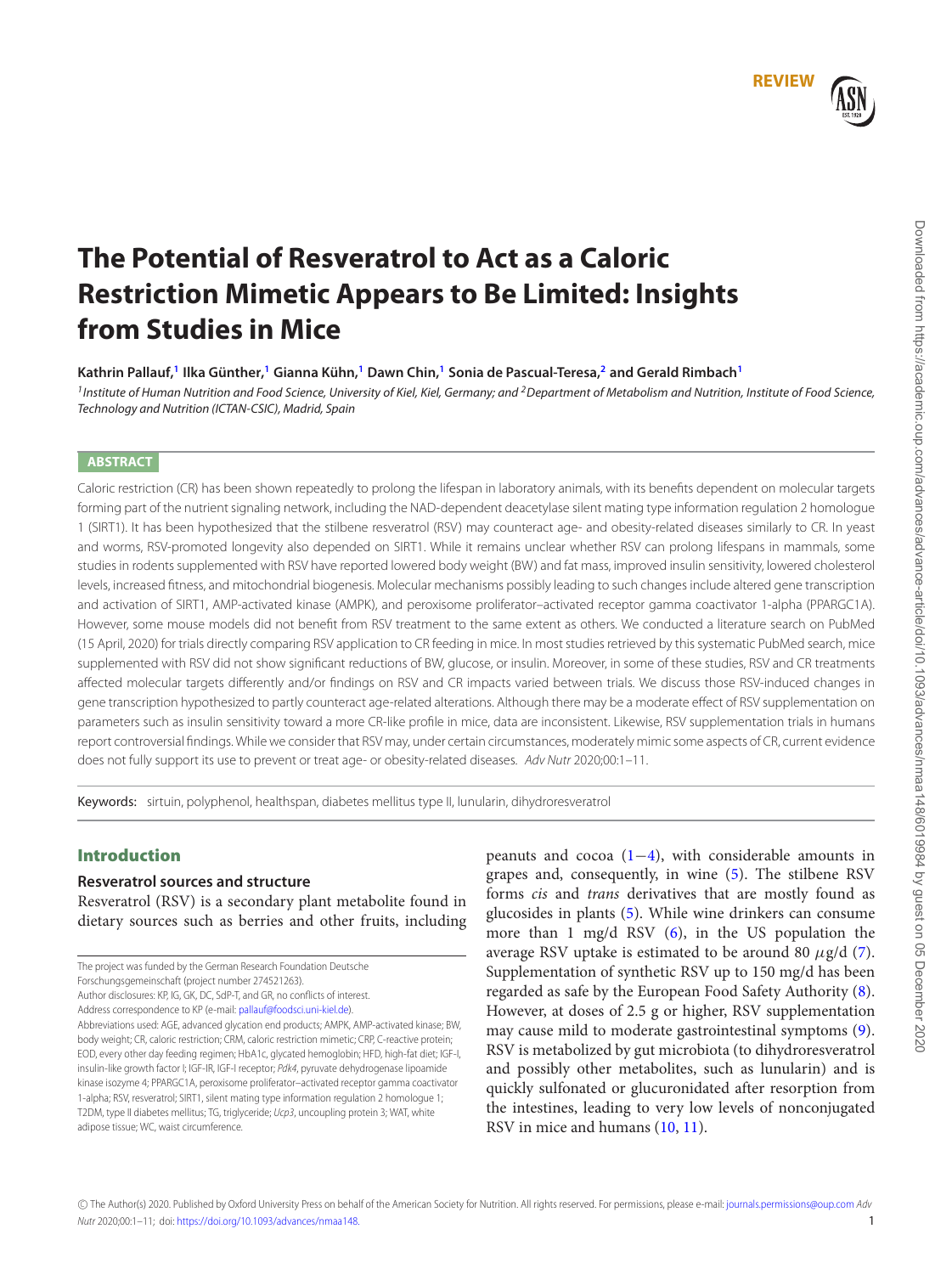# **Caloric restriction as putatively lifespan-extending intervention**

Studies employing model organisms ranging from yeast to mice found that RSV may possibly prolong the lifespan [reviewed in Barnett et al. (12)]. The only nongenetic intervention that has repeatedly promoted longevity is a reduction of feed intake [caloric restriction (CR)]. Compared to ad libitum feeding, CR prolonged lifespans in model organisms, including yeast, mice, and rhesus monkeys (13−15). In mammals, CR was shown to reduce adipose tissue mass and body weight (BW) and decrease leptin, insulin, insulinlike growth factor I (IGF-I), and cholesterol plasma levels. Furthermore, CR lowered markers of inflammation such as TNF, which is expressed under the control of nuclear factor kappa B (15, 16) and may even favor healthy aging in humans (17). The WHO defines healthy aging as "the process of developing and maintaining the functional ability that enables wellbeing in older age" (18). Aging, however, increases susceptibility toward many common diseases (19, 20), such as coronary artery disease, type II diabetes mellitus (T2DM), cancers, dementia, and painful conditions (21). Chronic inflammation may further contribute to the pathogenesis of age-related diseases (22) and, late in life, increased frailty (23).

# **Pathways implicated in aging**

Nutrients activate insulin and IGF-I receptors (IGF-IR), as well as downstream signaling pathways. Interestingly, heterogenetic knockout of Igfr1 increased the lifespan in mice (24). Upon inhibition of IGF-IR downstream mechanistic target of rapamycin, the lysosomal degradation pathway autophagy is induced (25). Of interest, genetically inducing autophagy made mice longer-lived, as well as more insulin-sensitive and more tolerant toward oxidative damage (26). Another molecular nutrient−sensing enzyme is NAD-dependent deacetylase silent mating type information regulation 2 homologue 1 (SIRT1) (27). Its overexpression in yeast, worms, and mice increased their lifespans (28−32). Moreover, SIRT1 can activate peroxisome proliferator–activated receptor gamma coactivator 1-alpha (PPARGC1A), a major regulator for mitochondrial biogenesis (27).

Consistent with CR counteracting age-related changes in cellular signaling, it improved insulin sensitivity and autophagy in aged organisms (33). Remarkably, the phenotypes of CR and transgenic SIRT1 mice resemble each other (28), and SIRT1 was necessary for CR-induced lifespan extensions (32, 34, 35). In long-lived mice with genetically distorted signaling of growth hormone, which controls IGF-I production, CR could not further promote lifespan extensions (36). Thus, CR appears to activate SIRT1 and inhibit IGF-I, thereby affecting their downstream signaling (37).

Since the number of overweight humans worldwide and, consequently, cases of premature onset of age-related diseases are increasing (38), molecules possibly mimicking CR [caloric restriction mimetics (CRMs)] without having to decrease nutrient intake may seem like a hopeful measure that can prolong the human lifespan. According to National



**FIGURE 1** Desired properties of an "ideal" caloric restriction mimetic that would lead to health- and lifespan increases.

Institute on Aging−based researchers, a CRM candidate substance should not "significantly reduce long-term food intake"; mimic "metabolic, hormonal, and physiological effects of CR"; activate stress response pathways observed in CR; and promote CR-like effects on the lifespan and healthspan (39). In **Figure 1**, such effects and further desired properties (i.e., safety/lack of side effects) of ideal CRM candidates are depicted.

#### **Resveratrol and putative lifespan extension**

Of interest, RSV-induced lifespan increases in yeast, worms, and flies depended on their SIRT1 homologue (30, 32). Because RSV supplementation resembled CR-induced lifespan extensions in these settings, it has been hypothesized that RSV may mimic CR  $(32)$ . However, it remains unclear whether RSV supplementation can increase the lifespan in mice (40−45). Therefore, we have reviewed the data from studies directly comparing CR with RSV that analyze agingand obesity-related parameters. Since the number of studies in mammalian non-mouse models was too small to compare trials reasonably, we have limited our systematic search to CR-RSV trials in mice. Prior to reviewing this data, we give an overview of studies that have supplemented RSV in mice without including a CR control. At the end of this narrative review with a systematic component, we relate (inconsistent) findings from studies in rodents to data from human trials.

# **Molecular targets of resveratrol in rodents**

In an early study on lifespans and RSV in male C57BL/6 mice, the stilbene prolonged the lifespan when supplemented at 0.4 g/kg to a high-fat diet (HFD) with 60% energy from fat. Moreover, stilbene supplementation lowered fed and fasted insulin, as well as fasted glucose levels, while increasing the number of mitochondria. In line with this finding, after 6 months of supplementation, hepatic PPARGC1A had a lower acetylation status in RSV-supplemented mice than in nonsupplemented mice. Yet, feed consumption and body temperature were unchanged (43). Moreover, RSV attenuated obesity-induced damage to the heart and liver in those mice on a HFD [60% calories from fat (43)].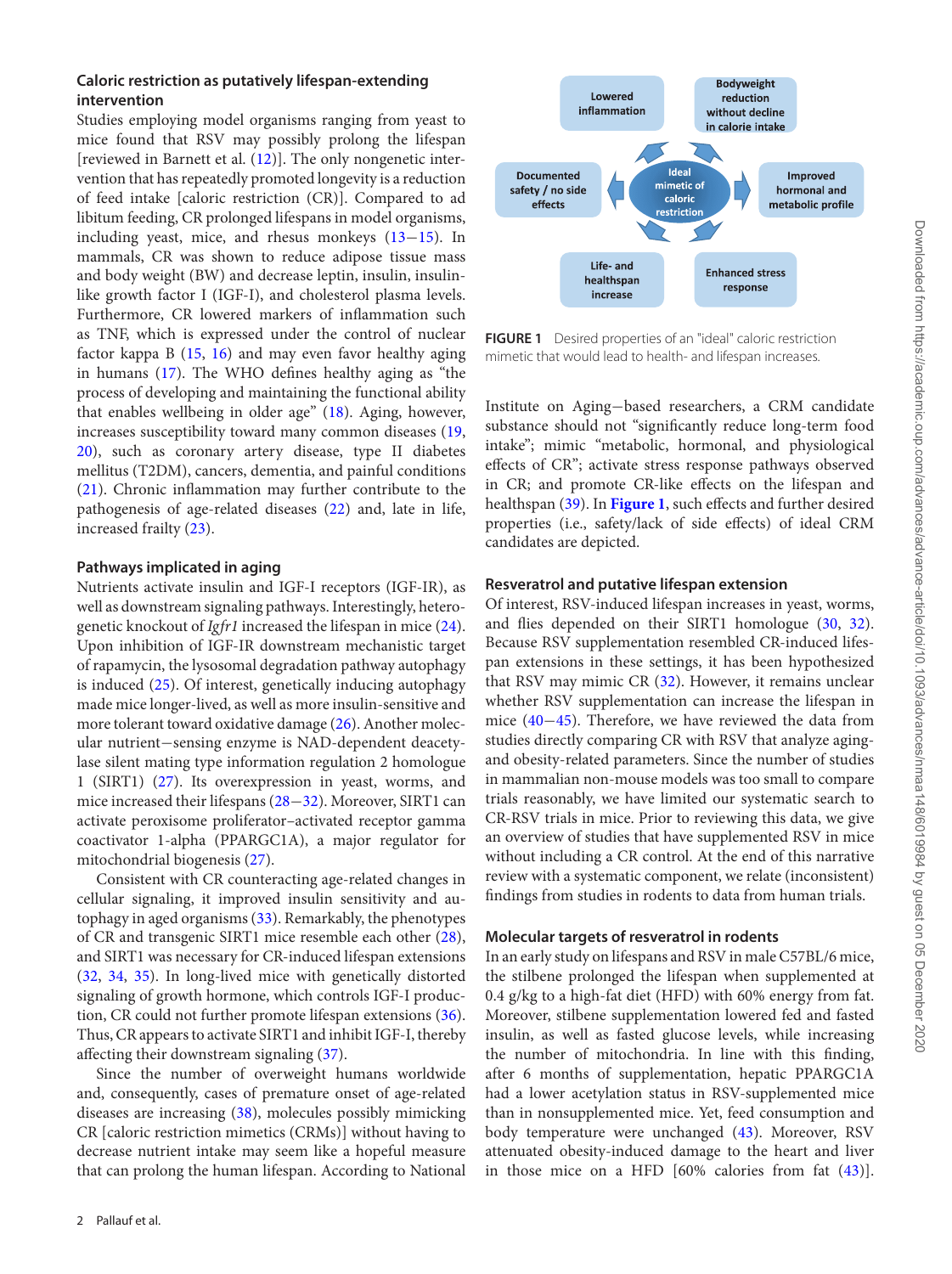Lagouge et al. (46) also found an increase in muscular mitochondria and brown adipose tissue, as well as improved insulin sensitivity, in RSV-supplemented C57BL/6 mice on a HFD with 40% energy from fat. In contrast to Baur et al. (43), Lagouge and colleagues (46) used a 10-time higher dose of RSV (0.4 g/kg and 4 g/kg diets, respectively) and found lower BWs in RSV-treated mice compared to the controls, since the stilbene-supplemented mice gained weight more slowly than the control mice. The RSV-fed Lagouge male C57Bl/6J mice (46) also had more active muscular PPARGC1A, showing higher mRNA and protein levels alongside with SIRT-mediated deacetylation and therefore activation of PPARGC1A While RSV supplementation of mice on a standard diet (in contrast to mice on 60% energy from a HFD) did not increase the lifespan, it induced transcriptional changes similar to the pattern detected in animals following an every other day feeding regimen (EOD) (47).

Using Ampk knockout mice, Um et al. (48) showed that RSV-induced benefits relied on this kinase responding to a lowered nutrient supply and forming part of the SIRT1 regulatory network (49). In contrast to Ampk knockout mice, RSV-supplemented wild-type mice showed an increased metabolic rate and a lowered BW, as well as improved insulin sensitivity and glucose tolerance. In skeletal muscle, mitochondrial biogenesis and Ppargca1 mRNA levels were increased in RSV-supplemented mice as compared to nonsupplemented animals (48). However, phosphorylation of AMPK as a measure of its activation shows high interindividual differences within experimental groups when analyzed in vivo and was not significantly altered in the liver, muscle, or white adipose tissue (WAT) of mice receiving RSV at 4 g/kg for 4 or 13 weeks (50). In vitro studies observed AMPK phosphorylation when RSV was administered at 25  $\mu$ M to Chinese hamster ovarian cells (43). This concentration is not reached in vivo since RSV fed at 4 g/kg led to concentrations below 2  $\mu$ M (41, 46).

In order to study whether RSV may slow down aging, the stilbene was applied to a mouse model for the prematureaging Werner syndrome. A mutation of the gene Wrn in a C57BL/6 background led to increased BW, visceral fat, liver steatosis, and triglyceride (TG) and glucose levels, as well as insulin resistance, when compared to wild-type mice (51). In the Werner mice, applying RSV at 0.4 g/kg from weaning to 5 or 9 months of age attenuated liver steatosis, hyperglycemia, and insulin resistance without lowering TG levels, visceral fat mass, or BW compared to nonsupplemented mutant mice. Moreover, RSV supplementation did not attenuate inflammation in the prematurely aging mice and did not expand their lifespan (51).

In a study with organ-specific Ppargca1 knockout mice, RSV-supplemented (4 g/kg diet) animals depended on muscular PPARGCA1 for increased mitochondrial biogenesis. In wild-type mice, RSV showed a rather moderate influence on insulin and glucose levels, decreased total cholesterol plasma levels, and possibly decreased hepatic TGs. Dietary application of RSV (4 g/kg diet) was further compared to feeding a chemical SIRT1 inducer. Interestingly, improved glucose homeostasis after supplementing the SIRT1 inducer did not depend on PPARGCA1. This indicates that RSV may not be a sole SIRT1 inducer. The effect of RSV in wildtype mice was highly tissue dependent, and Ppargca1 mRNA levels in muscle did not seem to be affected significantly. While Ppargca1 transcription was decreased in liver, it was increased in WAT (50).

Conversely, in another study in mice on a HFD, feeding RSV at 4 g/kg did not increase the mitochondria number or affect PPARGCA1 protein levels in the muscle. When the same authors used rats as a model, they similarly observed no changes in the mitochondria number or PPARGCA1 (41).

In a Wistar-based steatosis rat model, RSV at 0.2 g/kg BW for 18 weeks attenuated the HFD-induced rises in total cholesterol, TGs, and BW. Additionally, downregulation of autophagy-related Map1lc3b mRNA levels in animals on an HFD as compared to a standard diet was counteracted, and hepatic Sirt1 mRNA levels were elevated by RSV feeding (52). An overview of molecular targets putatively affected by RSV, as well as RSV's microbial products and host-modified products, is depicted in **Figure 2**.

Neuroprotective properties of RSV have also been observed. CR in elderly humans may improve memory  $(53)$ , and activation of SIRT1 could possibly counteract neurodegenerative disease (54). However, data on RSV improving neurodegeneration in mouse brains is not consistent (55).

# **Changes in phenotype, protein, and mRNA levels in mice**

On 15 April, 2020, we searched PubMed (pubmed. ncbi.nlm.nih.gov) for original research articles using the search terms "restriction AND (mouse OR mice) AND resveratrol." We screened the articles retrieved for studies that compared ad libitum−fed nonsupplemented animals to an RSV-supplemented group and to mice on CR and that were describing aging- or obesity-related parameters beyond changes in BW. We excluded genetic disease models and studies focusing on the brain. Since outcomes from studies on RSV often yield contradicting data, we concentrated on parameters that had been analyzed by at least 2 of these studies (**Figure 3**). This led to finding 7 studies that had evaluated BW, body composition, insulin sensitivity, serum hormone and/or lipid levels, activation of known molecular targets of CR, and/or changes in gene transcription (**Table 1**). Of these, 5 studies used C57BL/6 strains and the other 2 studies employed the F1 generation obtained from crossing C57BL/6 x C3H/He mice. All but 1 study, which included male and female rodents, studied male mice (56−62). Diets provided 10−60% of calories from fat. The RSV supplementation dose and duration varied from 18.6 mg to 4 g/kg and from 8 weeks to 16 months, respectively. In the majority of these studies, RSV application showed little to no effect on mouse phenotype. In contrast to CR, RSV did not decrease BW and only slightly blunted an adipose tissue mass increase in 1 out of 3 studies. The analyzed feed intake was not changed by RSV application. Cholesterol was measured in 3 studies, of which 2 showed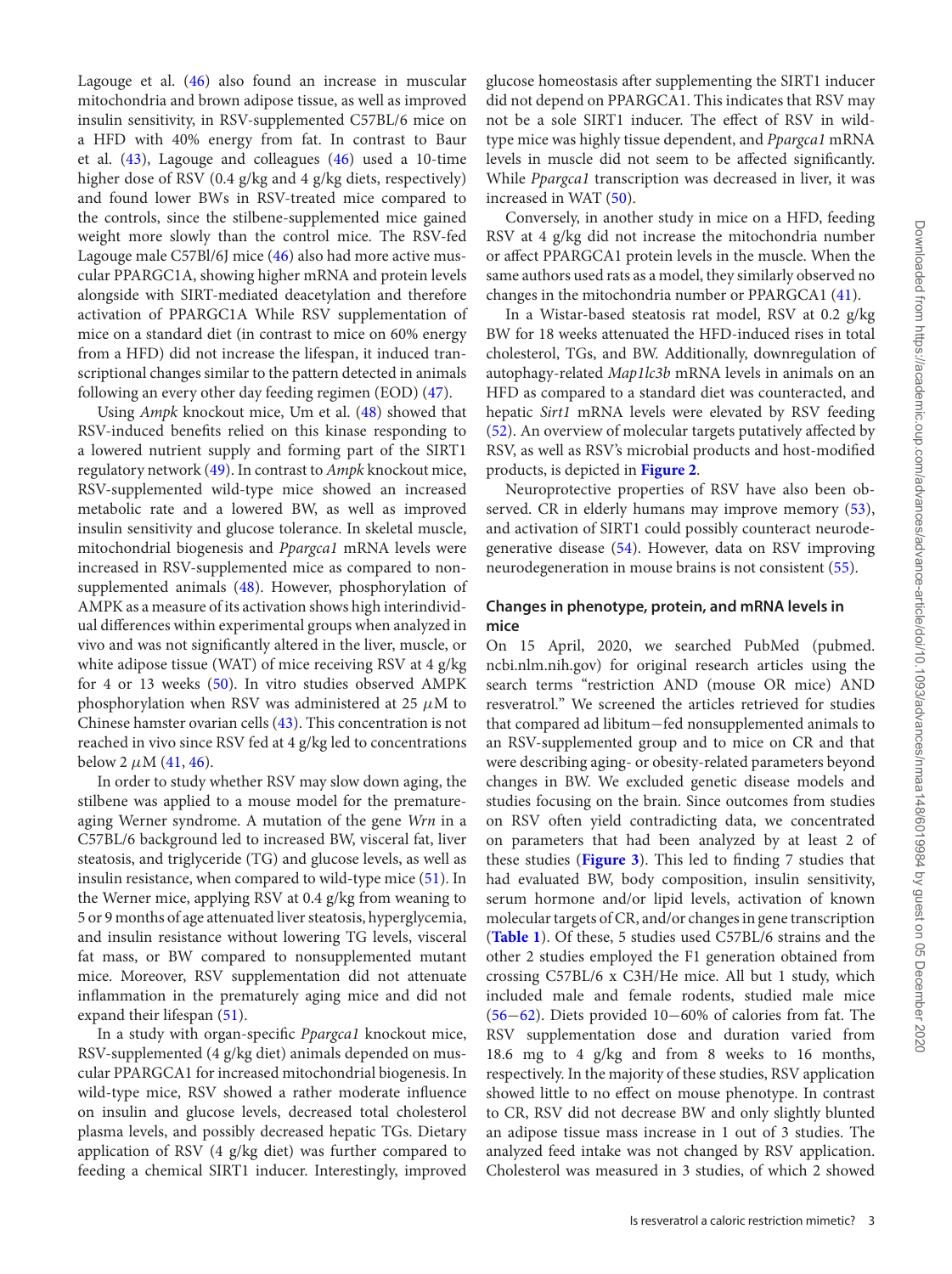

**FIGURE 2** Molecular targets and cellular processes identified as being affected directly or indirectly by resveratrol. Contoured block arrows depict activation, the color-filled blunt arrow shows inhibition. AMPK, AMP-activated kinase; IGF-I, insulin-like growth factor I; IGF-IR, IGF-I receptor; MTOR, mechanistic target of rapamycin; NFKB1, nuclear factor kappa B; PPARGC1A, peroxisome proliferator-activated receptor gamma coactivator 1-alpha; RSV, resveratrol; SIRT1, silent mating type information regulation 2 homologue 1.

reductions by CR. However, RSV did not affect cholesterol levels (58, 59, 62). In 1 study, RSV increased TG levels but CR did not (62). However, in the mice from studies by Günther et al. (58) and Pallauf et al. (59), TG levels remained unchanged by RSV as well as by CR (63). Fasting glucose levels were monitored in 6 studies and decreased by most

CR interventions. RSV tended to decrease glucose levels in genetically heterogeneous mice but increased them in C57BL/6 mice on a low-dose RSV-supplemented standard diet (56, 62). The other 4 studies found no significant changes in blood glucose by RSV (56, 58−60, 63). Fasted insulin levels were measured in 5 studies, 2 of which showed a



**FIGURE 3** Selection of studies on resveratrol application compared to caloric restriction in mice.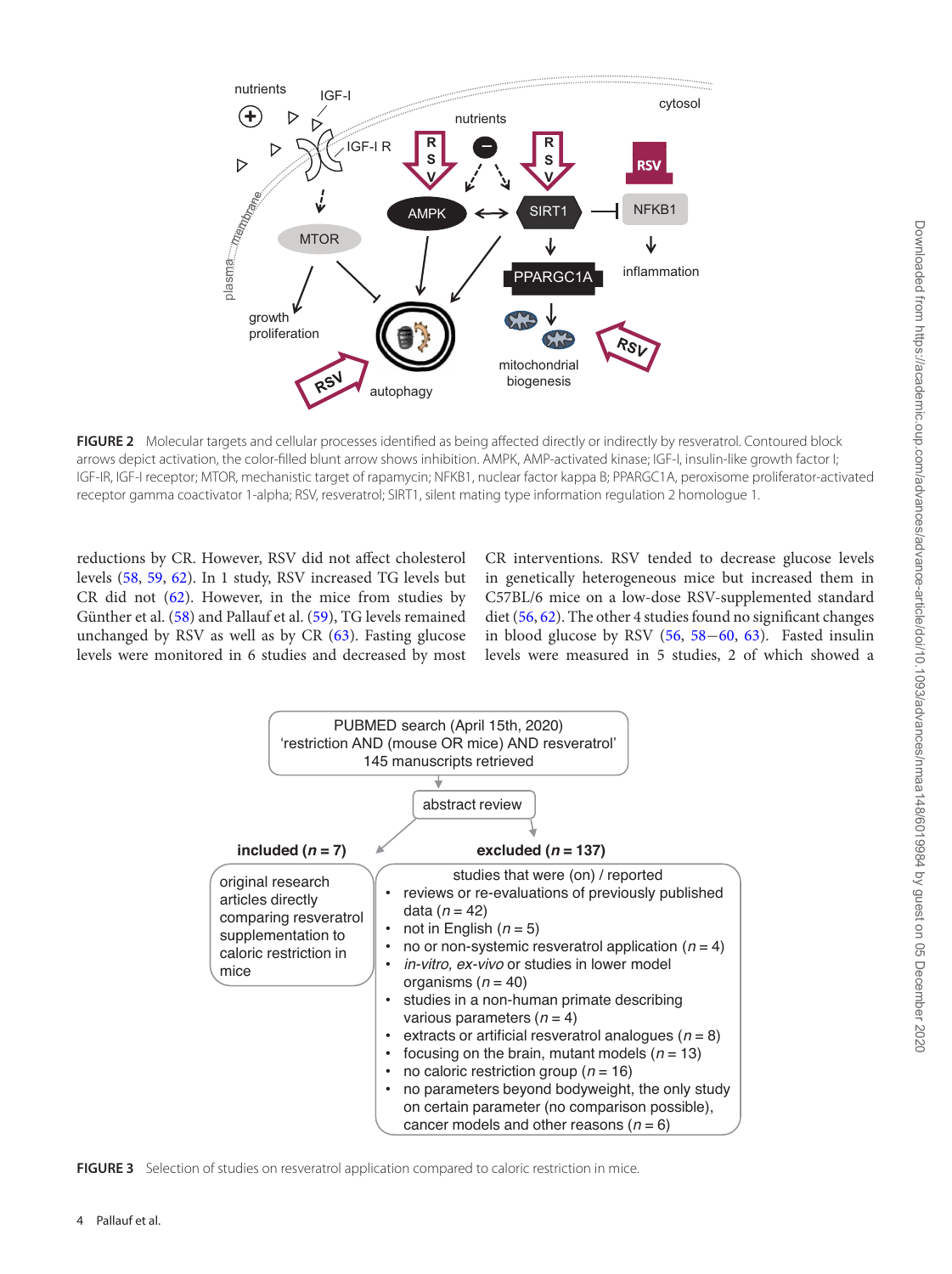| 60%<br>E<br>$0.2^{1.7.8}$<br>$0.8^{1.7}$<br>n.a.<br>n.a.<br>n.a.<br>n.a.<br>n.a.<br>n.a.<br>n.a.<br>n.a.<br>n.a.<br>n.a.<br>F<br>$0.35$ g/kg<br>$0.5^{1,8,10}$<br>$0.5^{1,11}$<br>diet <sup>6</sup><br><b>RSV</b><br>$\frac{8}{2}$<br>$\frac{1}{\alpha}$<br>n.a.<br>n.a.<br>$14^{2}$<br>n.a.<br>0.8<br>∛<br>∛<br>∛<br>∛<br>∛<br>8 wk<br>$0.3^{1,8,10}$<br>$1.4^{1.10}$<br>$0.2^{1.11}$<br>60%<br>$\frac{1}{\sqrt{2}}$<br>n.a.<br>n.a.<br>n.a.<br>E<br>$\mathfrak{S}$<br>$\overline{C}$<br>$\overline{1.9}$<br>0.6<br>$\overline{0}$<br>$\overline{27}$<br>∛<br>i.p. 24 mg/kg<br>BW <sup>5</sup><br><b>RSV</b><br>$\frac{1}{\sqrt{2}}$<br>n.a.<br>$\bar{z}$<br>n.a.<br>n.a.<br>n.a.<br>n.a.<br>∛<br>₹<br>∛<br>∂<br>∛<br>₹<br>8 wk<br>$0.7^{1.10}$<br>$0.5^{1.11}$<br>60%<br>n.a.<br>n.a.<br>n.a.<br>n.a.<br>E<br>$\mathfrak{S}$<br>$0.5^{\mathsf{T}}$<br>n.a.<br>0.6<br>0.2 <sup>1</sup><br>3.2<br>$\frac{1}{3.6}$<br>18.6 mg/kg<br>$12^{1.7.8}$<br>$13^{17}$<br>diet<br><b>RSV</b><br>$1.1^{2.7}$<br>n.a.<br>n.a.<br>n.a.<br>n.a.<br>n.a.<br>n.a.<br>n.a.<br>n.a.<br>$\chi$<br>∛<br>6 <sub>mo</sub><br>$58% + 8%$ <sup>4</sup><br>$0.91$ .7<br>n.a.<br>E<br>n.a.<br>n.a.<br>n.a.<br>n.a.<br>n.a.<br>n.a.<br>g<br>2<br>n.a.<br>∛<br>∛<br>₹<br>4 g/kg HFD<br>$14^{17}$<br>n.a.<br>n.a.<br>n.a.<br>n.a.<br>n.a.<br>n.a.<br>n.a.<br>n.a.<br>2)<br>∛<br>₹<br>₹<br><b>RSV</b><br>2 g/kg HFD<br>n.a.<br>n.a.<br>n.a.<br>n.a.<br>n.a.<br>n.a.<br>n.a.<br>n.a.<br>2)<br>₹<br>∛<br>₹<br>₹<br>$12$ wk<br>70% HFD<br>$1.3^{1.7}$<br>$1.6^{1.7}$<br>$0.6^{1.7}$<br>n.a.<br>E<br>$0.3$ <sup>1</sup><br>$\mathfrak{S}$<br>n.a.<br>n.a.<br>n.a.<br>n.a.<br>n.a.<br>n.a.<br>n.a.<br>$1.5^{1.7}$<br><b>G</b><br>nā.<br>n.a.<br>n.a.<br>n.a.<br>$0.8^{1.7}$<br>n.a.<br>n.a.<br>n.a.<br>n.a.<br>$0.5^{\circ}$<br>$\chi$<br>∛<br>$0.05$ g/kg<br><b>RSV</b><br>diet<br>n.a.<br>n.a.<br>n.a.<br>n.a.<br>n.a.<br>n.a.<br>n.a.<br>$\frac{a}{\sqrt{2}}$<br>n.a.<br>n.a.<br>∛<br>∛<br>∛<br>3 <sub>mo</sub><br>75%3<br>$0.7^{1.7}$<br>$0.8^{2,7}$<br>n.a.<br>n.a.<br>n.a.<br>$\epsilon$<br>n.a.<br>$\mathfrak{S}$<br>n.a.<br>್ನಾ<br>n.a.<br>n.a.<br>n.a.<br>∛<br>$0.05$ g/kg<br>0.927.9<br>$\approx 8.9$<br>$0.6^{1.7}$<br>diet<br><b>RSV</b><br>$\frac{1}{\alpha}$<br>n.a.<br>n.a.<br>n.a.<br>n.a.<br>n.a<br>n.a.<br><sub>2</sub><br>∛<br>₹<br>16 mo<br>$0.7^{1.7.9}$<br>$0.8^{2,7,9}$<br>75% <sup>3</sup><br>$\approx$ 8,9<br>$0.7^{1.7}$<br>$3.4^{1.7}$<br>n.a.<br>n.a.<br>n.a.<br>n.a.<br>E<br>$\mathfrak{S}$<br>n.a.<br>∛<br>∛<br>Energy intake<br>Ppargcla<br>Ppargcia<br>Ppargcla<br>Cholesterol<br>Protein levels<br>mRNAlevels<br>Glucose <sup>8</sup><br><b>Treatment</b><br>Phenotype<br>Muscle<br>SIRT1<br><b>Sirt1</b><br>Muscle<br>SIRT1<br>Duration<br>Heart<br>Insulin<br>Liver<br>Liver<br>$\overline{5}$<br><b>ATM</b><br>$\geqslant$<br>Dose | Mice and diet | hybrid on AIN-93M; 10%<br>C57BL/6xC3H/He F1 | energy from fat (57)<br>Male 14-mo-old | hybrid on AIN-93M; 10%<br>C57BL/6xC3H/He F1<br>energy from fat (56)<br>Male 2-mo-old | and controls (61) | Male 7-wk-old C57BL/6J on 60% energy from fat; CR, RSV, | Female & male 6-mo-old<br>C57Bl/6J on a standard<br>diet (62) |  | Male 1-y-old C57BL/6Rj on<br>40% energy from fat (59) | on 40% energy from fat | Male 18-wk-old C57BL/6Rj<br>(58) | Male 4-mo-old C57BL/6Rj<br>on AIN-93G (17% energy<br>from fat) (60) |
|-------------------------------------------------------------------------------------------------------------------------------------------------------------------------------------------------------------------------------------------------------------------------------------------------------------------------------------------------------------------------------------------------------------------------------------------------------------------------------------------------------------------------------------------------------------------------------------------------------------------------------------------------------------------------------------------------------------------------------------------------------------------------------------------------------------------------------------------------------------------------------------------------------------------------------------------------------------------------------------------------------------------------------------------------------------------------------------------------------------------------------------------------------------------------------------------------------------------------------------------------------------------------------------------------------------------------------------------------------------------------------------------------------------------------------------------------------------------------------------------------------------------------------------------------------------------------------------------------------------------------------------------------------------------------------------------------------------------------------------------------------------------------------------------------------------------------------------------------------------------------------------------------------------------------------------------------------------------------------------------------------------------------------------------------------------------------------------------------------------------------------------------------------------------------------------------------------------------------------------------------------------------------------------------------------------------------------------------------------------------------------------------------------------------------------------------------------------------------------------------------------------------------------------------------------------------------------------------------------------------------------------------------------------------------------------------------------------------------------------------------------------------------------------------------------------------------------------|---------------|---------------------------------------------|----------------------------------------|--------------------------------------------------------------------------------------|-------------------|---------------------------------------------------------|---------------------------------------------------------------|--|-------------------------------------------------------|------------------------|----------------------------------|---------------------------------------------------------------------|
|                                                                                                                                                                                                                                                                                                                                                                                                                                                                                                                                                                                                                                                                                                                                                                                                                                                                                                                                                                                                                                                                                                                                                                                                                                                                                                                                                                                                                                                                                                                                                                                                                                                                                                                                                                                                                                                                                                                                                                                                                                                                                                                                                                                                                                                                                                                                                                                                                                                                                                                                                                                                                                                                                                                                                                                                                                     |               |                                             |                                        |                                                                                      |                   |                                                         |                                                               |  |                                                       |                        |                                  | 8 <sub>mo</sub>                                                     |
|                                                                                                                                                                                                                                                                                                                                                                                                                                                                                                                                                                                                                                                                                                                                                                                                                                                                                                                                                                                                                                                                                                                                                                                                                                                                                                                                                                                                                                                                                                                                                                                                                                                                                                                                                                                                                                                                                                                                                                                                                                                                                                                                                                                                                                                                                                                                                                                                                                                                                                                                                                                                                                                                                                                                                                                                                                     |               |                                             |                                        |                                                                                      |                   |                                                         |                                                               |  |                                                       |                        |                                  | <b>RSV</b>                                                          |
|                                                                                                                                                                                                                                                                                                                                                                                                                                                                                                                                                                                                                                                                                                                                                                                                                                                                                                                                                                                                                                                                                                                                                                                                                                                                                                                                                                                                                                                                                                                                                                                                                                                                                                                                                                                                                                                                                                                                                                                                                                                                                                                                                                                                                                                                                                                                                                                                                                                                                                                                                                                                                                                                                                                                                                                                                                     |               |                                             |                                        |                                                                                      |                   |                                                         |                                                               |  |                                                       |                        |                                  | $0.1$ g/kg<br>diet                                                  |
|                                                                                                                                                                                                                                                                                                                                                                                                                                                                                                                                                                                                                                                                                                                                                                                                                                                                                                                                                                                                                                                                                                                                                                                                                                                                                                                                                                                                                                                                                                                                                                                                                                                                                                                                                                                                                                                                                                                                                                                                                                                                                                                                                                                                                                                                                                                                                                                                                                                                                                                                                                                                                                                                                                                                                                                                                                     |               |                                             |                                        |                                                                                      |                   |                                                         |                                                               |  |                                                       |                        |                                  | n.a.                                                                |
|                                                                                                                                                                                                                                                                                                                                                                                                                                                                                                                                                                                                                                                                                                                                                                                                                                                                                                                                                                                                                                                                                                                                                                                                                                                                                                                                                                                                                                                                                                                                                                                                                                                                                                                                                                                                                                                                                                                                                                                                                                                                                                                                                                                                                                                                                                                                                                                                                                                                                                                                                                                                                                                                                                                                                                                                                                     |               |                                             |                                        |                                                                                      |                   |                                                         |                                                               |  |                                                       |                        |                                  | n.a.                                                                |
|                                                                                                                                                                                                                                                                                                                                                                                                                                                                                                                                                                                                                                                                                                                                                                                                                                                                                                                                                                                                                                                                                                                                                                                                                                                                                                                                                                                                                                                                                                                                                                                                                                                                                                                                                                                                                                                                                                                                                                                                                                                                                                                                                                                                                                                                                                                                                                                                                                                                                                                                                                                                                                                                                                                                                                                                                                     |               |                                             |                                        |                                                                                      |                   |                                                         |                                                               |  |                                                       |                        |                                  | n.a.                                                                |
|                                                                                                                                                                                                                                                                                                                                                                                                                                                                                                                                                                                                                                                                                                                                                                                                                                                                                                                                                                                                                                                                                                                                                                                                                                                                                                                                                                                                                                                                                                                                                                                                                                                                                                                                                                                                                                                                                                                                                                                                                                                                                                                                                                                                                                                                                                                                                                                                                                                                                                                                                                                                                                                                                                                                                                                                                                     |               |                                             |                                        |                                                                                      |                   |                                                         |                                                               |  |                                                       |                        |                                  | n.a.                                                                |
|                                                                                                                                                                                                                                                                                                                                                                                                                                                                                                                                                                                                                                                                                                                                                                                                                                                                                                                                                                                                                                                                                                                                                                                                                                                                                                                                                                                                                                                                                                                                                                                                                                                                                                                                                                                                                                                                                                                                                                                                                                                                                                                                                                                                                                                                                                                                                                                                                                                                                                                                                                                                                                                                                                                                                                                                                                     |               |                                             |                                        |                                                                                      |                   |                                                         |                                                               |  |                                                       |                        |                                  | $\chi$                                                              |
|                                                                                                                                                                                                                                                                                                                                                                                                                                                                                                                                                                                                                                                                                                                                                                                                                                                                                                                                                                                                                                                                                                                                                                                                                                                                                                                                                                                                                                                                                                                                                                                                                                                                                                                                                                                                                                                                                                                                                                                                                                                                                                                                                                                                                                                                                                                                                                                                                                                                                                                                                                                                                                                                                                                                                                                                                                     |               |                                             |                                        |                                                                                      |                   |                                                         |                                                               |  |                                                       |                        |                                  | $0.4^{1,7,8}$                                                       |
|                                                                                                                                                                                                                                                                                                                                                                                                                                                                                                                                                                                                                                                                                                                                                                                                                                                                                                                                                                                                                                                                                                                                                                                                                                                                                                                                                                                                                                                                                                                                                                                                                                                                                                                                                                                                                                                                                                                                                                                                                                                                                                                                                                                                                                                                                                                                                                                                                                                                                                                                                                                                                                                                                                                                                                                                                                     |               |                                             |                                        |                                                                                      |                   |                                                         |                                                               |  |                                                       |                        |                                  | n.a.                                                                |
|                                                                                                                                                                                                                                                                                                                                                                                                                                                                                                                                                                                                                                                                                                                                                                                                                                                                                                                                                                                                                                                                                                                                                                                                                                                                                                                                                                                                                                                                                                                                                                                                                                                                                                                                                                                                                                                                                                                                                                                                                                                                                                                                                                                                                                                                                                                                                                                                                                                                                                                                                                                                                                                                                                                                                                                                                                     |               |                                             |                                        |                                                                                      |                   |                                                         |                                                               |  |                                                       |                        |                                  |                                                                     |
|                                                                                                                                                                                                                                                                                                                                                                                                                                                                                                                                                                                                                                                                                                                                                                                                                                                                                                                                                                                                                                                                                                                                                                                                                                                                                                                                                                                                                                                                                                                                                                                                                                                                                                                                                                                                                                                                                                                                                                                                                                                                                                                                                                                                                                                                                                                                                                                                                                                                                                                                                                                                                                                                                                                                                                                                                                     |               |                                             |                                        |                                                                                      |                   |                                                         |                                                               |  |                                                       |                        |                                  |                                                                     |
|                                                                                                                                                                                                                                                                                                                                                                                                                                                                                                                                                                                                                                                                                                                                                                                                                                                                                                                                                                                                                                                                                                                                                                                                                                                                                                                                                                                                                                                                                                                                                                                                                                                                                                                                                                                                                                                                                                                                                                                                                                                                                                                                                                                                                                                                                                                                                                                                                                                                                                                                                                                                                                                                                                                                                                                                                                     |               |                                             |                                        |                                                                                      |                   |                                                         |                                                               |  |                                                       |                        |                                  | n.a.                                                                |
|                                                                                                                                                                                                                                                                                                                                                                                                                                                                                                                                                                                                                                                                                                                                                                                                                                                                                                                                                                                                                                                                                                                                                                                                                                                                                                                                                                                                                                                                                                                                                                                                                                                                                                                                                                                                                                                                                                                                                                                                                                                                                                                                                                                                                                                                                                                                                                                                                                                                                                                                                                                                                                                                                                                                                                                                                                     |               |                                             |                                        |                                                                                      |                   |                                                         |                                                               |  |                                                       |                        |                                  | n.a.                                                                |
|                                                                                                                                                                                                                                                                                                                                                                                                                                                                                                                                                                                                                                                                                                                                                                                                                                                                                                                                                                                                                                                                                                                                                                                                                                                                                                                                                                                                                                                                                                                                                                                                                                                                                                                                                                                                                                                                                                                                                                                                                                                                                                                                                                                                                                                                                                                                                                                                                                                                                                                                                                                                                                                                                                                                                                                                                                     |               |                                             |                                        |                                                                                      |                   |                                                         |                                                               |  |                                                       |                        |                                  | n.a.                                                                |
|                                                                                                                                                                                                                                                                                                                                                                                                                                                                                                                                                                                                                                                                                                                                                                                                                                                                                                                                                                                                                                                                                                                                                                                                                                                                                                                                                                                                                                                                                                                                                                                                                                                                                                                                                                                                                                                                                                                                                                                                                                                                                                                                                                                                                                                                                                                                                                                                                                                                                                                                                                                                                                                                                                                                                                                                                                     |               |                                             |                                        |                                                                                      |                   |                                                         |                                                               |  |                                                       |                        |                                  | n.a.                                                                |
|                                                                                                                                                                                                                                                                                                                                                                                                                                                                                                                                                                                                                                                                                                                                                                                                                                                                                                                                                                                                                                                                                                                                                                                                                                                                                                                                                                                                                                                                                                                                                                                                                                                                                                                                                                                                                                                                                                                                                                                                                                                                                                                                                                                                                                                                                                                                                                                                                                                                                                                                                                                                                                                                                                                                                                                                                                     |               |                                             |                                        |                                                                                      |                   |                                                         |                                                               |  |                                                       |                        |                                  |                                                                     |
|                                                                                                                                                                                                                                                                                                                                                                                                                                                                                                                                                                                                                                                                                                                                                                                                                                                                                                                                                                                                                                                                                                                                                                                                                                                                                                                                                                                                                                                                                                                                                                                                                                                                                                                                                                                                                                                                                                                                                                                                                                                                                                                                                                                                                                                                                                                                                                                                                                                                                                                                                                                                                                                                                                                                                                                                                                     |               |                                             |                                        |                                                                                      |                   |                                                         |                                                               |  |                                                       |                        |                                  | n.a.                                                                |
|                                                                                                                                                                                                                                                                                                                                                                                                                                                                                                                                                                                                                                                                                                                                                                                                                                                                                                                                                                                                                                                                                                                                                                                                                                                                                                                                                                                                                                                                                                                                                                                                                                                                                                                                                                                                                                                                                                                                                                                                                                                                                                                                                                                                                                                                                                                                                                                                                                                                                                                                                                                                                                                                                                                                                                                                                                     |               |                                             |                                        |                                                                                      |                   |                                                         |                                                               |  |                                                       |                        |                                  |                                                                     |
|                                                                                                                                                                                                                                                                                                                                                                                                                                                                                                                                                                                                                                                                                                                                                                                                                                                                                                                                                                                                                                                                                                                                                                                                                                                                                                                                                                                                                                                                                                                                                                                                                                                                                                                                                                                                                                                                                                                                                                                                                                                                                                                                                                                                                                                                                                                                                                                                                                                                                                                                                                                                                                                                                                                                                                                                                                     |               |                                             |                                        |                                                                                      |                   |                                                         |                                                               |  |                                                       |                        |                                  | n.a.                                                                |

TABLE 1 Studies comparing resveratrol supplementation to caloric restriction and ad libitum control in mice **TABLE 1** Studies comparing resveratrol supplementation to caloric restriction and ad libitum control in mice than the original values, they are approximations and no 5Ds or SEMs can be shown. The Grounce by the CR group is given as the percentage of feed consumed by the contros. The LFD had 10% energy from fat. The ≈ symbol indic than the original values on the amount of Each state in the person in the person in the person on the person on the person consumed by the controls. The bearing the person in the person in the person on state in the are no ignificant offerent compared to nonsulter/kPl Abbreviations AND-938 (when distributed MV), 40N) diet formulation (ANV), ATM, adjects issue mass BW, boldy weight; CR, calculter/concert CR, hesulter-like growth factor (LFD, low-fat diet, n.a., not analyzed or value not visitation analyzed points not ally approped the specificator approximation in the synce prodit applies and proposition of the prodit in the protein. In the protei

<sup>1</sup>Statistically significant difference to the control at P < 0.05  $\frac{1}{2}$ Statistically significant difference to the control at  $P < 0.05$  3Compared to intake of the control group, control was -10% ad libitum.

4The diet for the CR group consisted of 58% control diet + 34% dietary fiber + 8% soy. 524 mg/kg BW injected 3 times per week.

2 pvalue is < 0.1.<br><sup>3</sup>Compared to intake of the control group, control was -10% ad libitum.<br><sup>3</sup>Compared to intake or the consiste of 58% control diet + 34% dietary fiber + 8% soy.<br><sup>5</sup>24 mediet for Winjected 3 in consier we  $^6$ Mith increasing BW of the mice, the RSV concentration in the diet was increased from 0.3 g/kg to 0.4 g/kg halfway through the trial.

' Approximated from figure. 7Approximated from figure.

<sup>3</sup>Measured in fasted mice. 8Measured in fasted mice.

<sup>10</sup> Previously unpublished data obtained by using methods and mice described in Günther et al. (58) and Pallauf et al. (59). 10Previously unpublished data obtained by using methods and mice described in Günther et al. (58) and Pallauf et al. (59). 9 Measured in 5-month-old mice after 3 months of supplementation. 9Measured in 5-month-old mice after 3 months of supplementation.

1 Measured in glucose-challenged mice (after application of a glucose bolus). 11Measured in glucose-challenged mice (after application of a glucose bolus).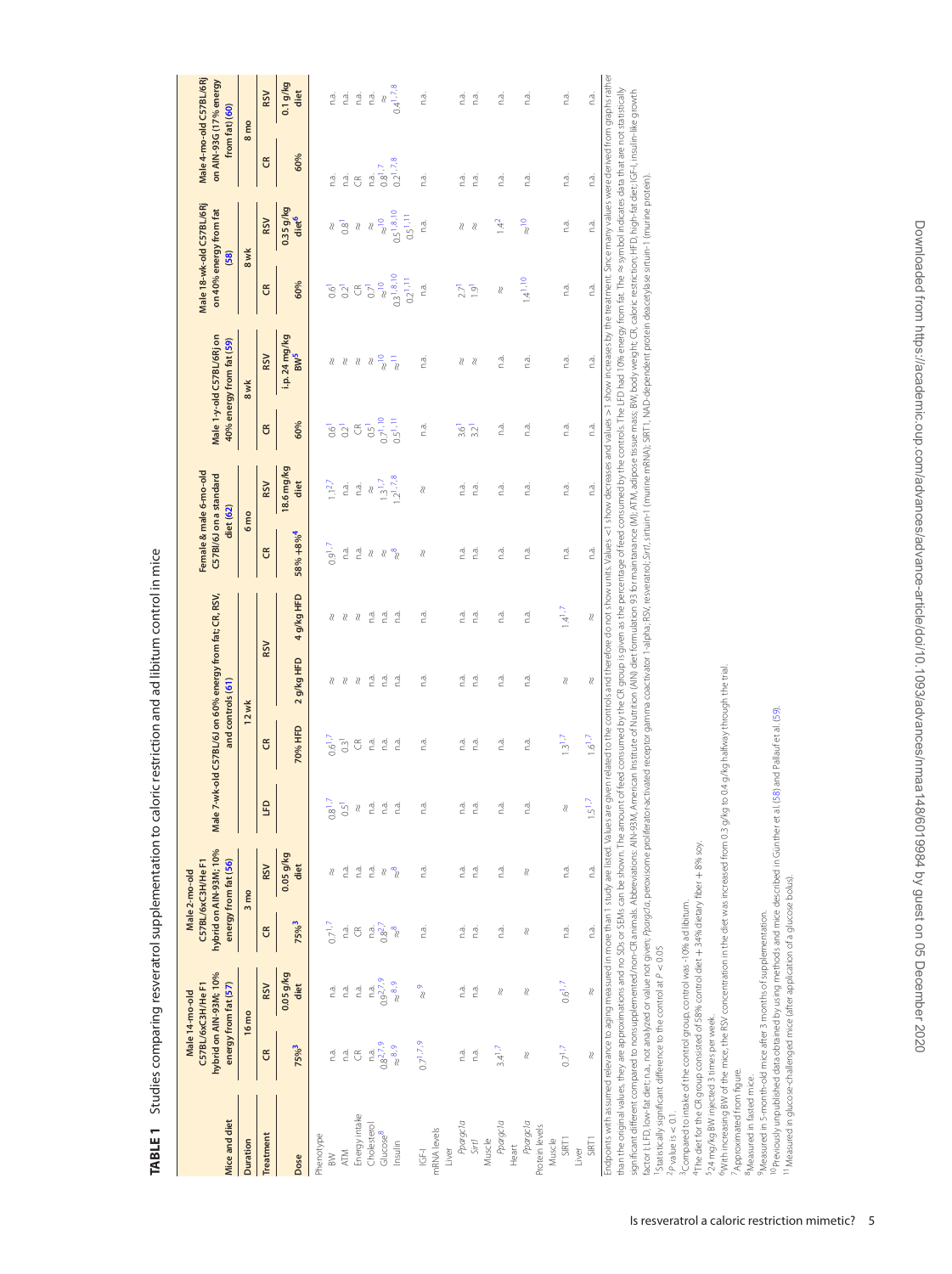reduction by RSV as well as CR (58, 60). For fasting insulin, 2 trials revealed no influence by CR or RSV and 1 showed an increase by RSV supplementation but not by CR (56 ,57, 62). Insulin levels after glucose application as an indicator of insulin sensitivity were decreased and thus improved in the CR groups of both studies that measured challenged insulin (58, 59). However, RSV only improved insulin sensitivity in 1 of these 2 studies (58). CR lowered IGF-I levels in 1 out of 2 studies, while RSV did not affect the growth factor (57, 62). In 30-month-old mice, both CR and RSV decreased muscular SIRT1 (57), while in 4–5-month-old mice, CR increased SIRT1 levels (61). SIRT1 protein in the muscle was not impacted by 2 g/kg RSV and was upregulated by 4 g/kg RSV, similar to the results of CR in the same study (61) (Table 1).

Supplementation of RSV was shown to attenuate the damage of a HFD on the mouse heart  $(43)$ , possibly by somewhat mimicking CR (56). Since CR induced phosphorylation of the putative RSV target AMPK (64), we analyzed phosphorylated AMPK (p-AMPK) levels in the hearts of mice described in Günther et al. (58). While RSV-fed mice showed high variations of AMPK phosphorylation within the group, ad libitum control mice, CR mice, and RSV mice did not differ from each other in cardiac levels of activated AMPK [unpublished results (63)].

Various studies explored the changes in gene expression induced by aging and investigated whether CR and/or RSV could partly attenuate these changes. In the hearts of 30-month-old C57BL/6xC3H/He F1 hybrid mice after 16 months of dietary intervention, CR as well as RSV [50 mg/kg American Institute of Nutrition diet formulation 93 for maintenance (AIN-93M) diet or 4.9 mg/(kg mouse  $BW \cdot d$ ) opposed the majority of age-related changes in gene transcription. Differential gene expression because of aging was observed for 1029 genes (57). However, in younger (5-month-old) mice supplemented with 1.25 mg RSV/(kg mouse BW  $\cdot$  d), transcription of less than 10% of the 304 genes differentially transcribed in corresponding CR mice was changed toward a more CR-like pattern (56). Park et al. (65) studied the variations in gene expression in 5- and 25-month-old mice of 7 inbred strains. They found that age changed 6–15% of more than 22 000 gene transcripts measured in the hearts of the mice. However, which genes were affected by age depended greatly on the strain. Of the differentially regulated genes, only 20 genes were altered consistently over at least 6 out of 7 strains. Interestingly, in a study with Balb/C mice at 4 and 28 months of age, individual variation in hepatic gene transcription increased significantly with age. In studies by Park et al. (65) and White et al. (66), gene ontology terms obtained by functional annotation analysis of the transcriptome indicated that the immune response was upregulated in aged mice. Analyzing cardiac gene transcription, RSV at 50 mg/kg was as effective as CR in inhibiting age-dependent gene upregulation in the majority of the strains studied when applied from 15– 30 months of age. Yet in the cerebellum, when measuring the transcription of 5 genes that were analyzed as markers

for dietary interventions attenuating age-related changes in mice, RSV supplementation only affected the transcription of complement C1q subcomponent subunit A, which codes for a protein involved in the complement system (65). Moreover, PCR data from mouse livers showed CR-mediated upregulation of Ppargca1, Sirt1, and phosphoenolpyruvate carboxykinase 1 (a gene that codes for a central protein in gluconeogenesis), while RSV supplementation left the mRNA levels of these genes unaffected (Table 1) (58, 59). Of interest, Svensson et al. (50) found decreased Ppargca1 mRNA levels in the livers of RSV-supplemented mice (4 g/kg diet for 4 and 13 weeks), implying that RSV may even act contrarily to CR on Ppargca1 gene regulation. In the heart, Ppargca1 transcription showed no changes by CR in old, genetically heterogeneous mice on a standard diet (56); in young C57BL/6 mice on a HFD (40% energy from fat), Ppargca1 was transcriptionally upregulated by CR (Table 1) (58, 63). However, RSV supplementation did not influence Ppargca1 transcription in young or old mouse hearts (56, 57, 63). The pyruvate dehydrogenase lipoamide kinase isozyme 4 (Pdk4; a gene coding for an enzyme that inhibits the use of glucose for metabolism) and mitochondrial uncoupling protein 3 (Ucp3) were transcriptionally upregulated in the hearts of old and young genetically heterogeneous mice under CR. Young but not old RSV-supplemented mice also showed increased cardiac mRNA levels of Pdk4 and Ucp3 (56, 57). However, in young C57BL/6 mice on an HFD, neither CR nor RSV affected cardiac Pdk4 mRNA levels (63). These findings indicate that, similar to CR-induced transcriptional changes, RSV supplementation effects may also depend on mouse strain, age, diet, and dose.

In C57BL/6NIA mice on an AIN-93G diet supplemented with 0.4 g RSV/kg, Pearson et al. (47) detected transcriptional changes in the liver, heart, muscle, and WAT of mice supplemented from 12–18 and 12–27 months of age. They found that RSV, similar to EOD, counteracted age-related changes in the liver. However, they did not detect such antiaging transcriptional alterations by RSV or EOD in the heart. In muscle, RSV but not EOD slowed down age-related changes. Contrarily, in adipose tissue, RSV and EOD (67) enhanced age-related changes. Yet, RSV improved parameters that decline with age and obesity. In old mice, supplementation of the stilbene increased bone strength (tissue mineral density in the distal femur) and improved cataracts (30-month-old mice), prolonged the time before falling off a rotarod (21- and 24-month-old mice), and, at doses of 0.24%, enhanced endothelial function, measured as acetylcholine relaxation and reduced oxidative stress (18-month-old mice). However, in mice with a leptin-deficient background, RSV supplementation could not improve murine motor functions and possibly decreased endurance, as was shown in a treadmill test (68).

# **RSV supplementation in humans renders inconclusive data**

Future and ongoing studies could possibly show a moderate impact of RSV on human health, yet discouraging findings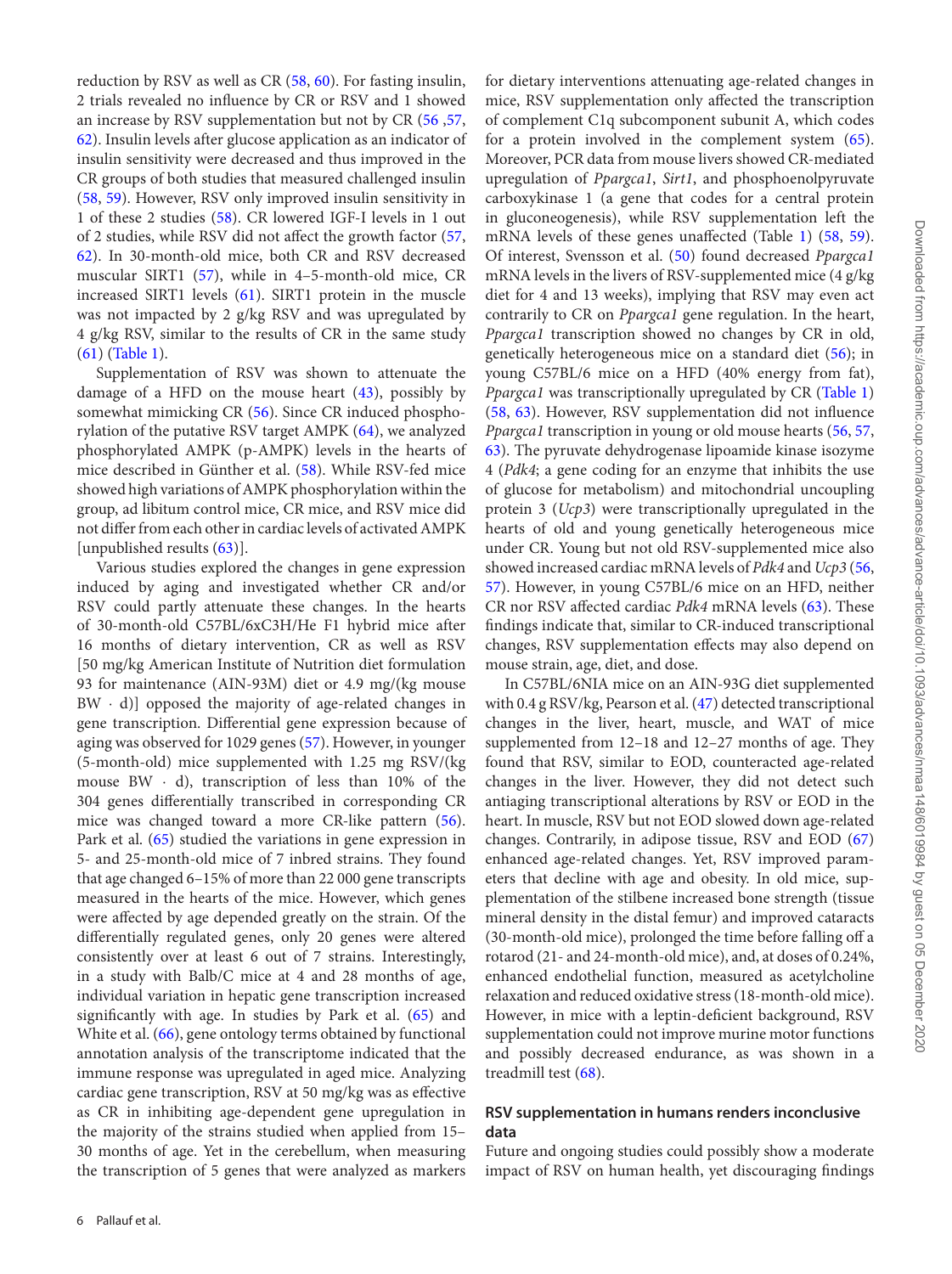from studies in rodents are somewhat reflected in humans. A PubMed search on 30 August, 2020, for recent (published 2014 or later) meta-analyses of human trials supplementing RSV and using glucose, insulin, TG, cholesterol, BW, or inflammatory markers as endpoints retrieved 19 publications [search terms "resveratrol AND (glucose OR insulin OR lipid OR inflammation OR body weight)"]. Of these 19 publications, 2 were on preclinical models and were thus not considered. Total cholesterol levels were analyzed by 8 articles. No influence of RSV supplementation was found in 4 reports (69−72), while 2 found a reduction (73, 74) and 2 focusing on patients with obesity and nonalcoholic fatty liver disease concluded that RSV could increase cholesterol levels (75, 76). Of 7 meta-analyses examining the impact of RSV supplementation on TG levels, only 1 study discovered reliable evidence for a reduction after treatments longer than 6 months in diabetic patients (70−74, 76, 77). Waist circumference (WC) and/or BW were investigated by 4 studies (69, 77−79). While 3 of these found a reduction of WC by RSV supplementation, 2 studies also included fat mass in their analyses. Although both reports detected reduced BWs, only Tabrizi et al. (79) furthermore observed a decreased fat mass. In contrast, Elgebaly et al. (77) found unchanged BW upon RSV supplementation. There were 7 meta-analyses that covered data on glucose levels after RSV supplementation. Of these, 3 reported no influence on glucose levels after stilbene application (71, 72, 77) and 3 analyses concluded that RSV could decrease blood glucose (69, 74, 80). However, Liu et al. (80) observed only diabetic patients to be responsive. Intriguingly, the authors of a metaanalysis from 2020 in patients with T2DM stated that data were insufficient for the evaluation of health benefits, since, after excluding trials with incomparable interventions and controls, only 3 studies remained for their assessment (81). Further glucose homeostasis−related parameters, such as insulin levels, the HOMA-IR index, or glycated hemoglobin (HbA1c), were analyzed by 4 publications (71, 74, 77, 80). Interestingly, the marker for average glucose levels during the last 3 months, HbA1c, appeared to be responsive toward stilbene treatment. While measuring insulin levels and determining the HOMA index yielded few promising results, all 3 meta-analyses evaluating HbA1 concluded that patients may benefit from RSV supplementation (71, 74, 80). During aging, low-grade, chronic inflammation occurs

(22). By counteracting the expression of inflammatory cytokines such as TNF, IL6, and acute-phase C-reactive protein (CRP), RSV could possibly counteract development of agerelated illnesses (82). Of the meta-analyses retrieved by our PubMed search, 6 studied inflammation markers after RSV supplementation. While 4 of 6 studies found reduced CRP levels in RSV-supplemented human subjects (72, 74, 83−86), all 4 studies evaluating IL6 found no difference between stilbene-supplemented and nonsupplemented individuals (83−86). Levels of TNF were decreased by RSV in 2 of 3 analyses (84−86).

The contradicting data on RSV benefits in human trials may indicate that although there are some well-controlled

and well-designed studies, many trials lack appropriate controls and are difficult to compare with each other. Furthermore, studying different patients (gender, health status, age) and types of interventions (dose, time point, duration) might have contributed to these controversial outcomes.

In a small number of original research articles, laborious muscle biopsies and analyses of AMPK, SIRT1, and PPARGCA1 (molecular targets that may mediate putative CR-like properties of RSV, as mentioned above in the section "Resveratrol and putative lifespan extension") were conducted (87−89). In 2 of these trials with 10–11 obese men and/or men suffering from T2DM, CR-like effects were shown by RSV supplementation, with elevated activation of AMPK and SIRT1 in the muscle (87), increased mitochondrial function, improved insulin sensitivity, and lowered plasma levels of proinflammatory cytokines and TGs (88). In contrast, with a larger number ( $n = 45$ ) of nonobese women, none of these CR-like outcomes were observed after RSV supplementation (89).

Of interest, RSV could also affect patients negatively. In human subjects suffering from nonalcoholic fatty liver disease, 3 g of RSV per day increased hepatic stress (90). High doses may even lead to increased levels of TNF, as did a single dose of 5 g of RSV in healthy men (91). Furthermore, RSV supplementation may blunt the positive effects from healthimproving interventions such as exercise (92). A negative impact of supplements on exercise-induced benefits has been reported before for antioxidant vitamins (93). Of interest, application of vitamin C and vitamin E at high doses has also been discussed as putatively favoring the healthspan. However, lifespan studies with these vitamins have yielded discouraging data (94, 95).

Another factor possibly contributing to controversial outcomes in human RSV supplementation trials could be their duration, since weeks or months may not suffice to adequately monitor metabolic, hormonal, and physiological changes caused by an intervention, or to evaluate how these changes may affect aging during years or decades. While studies in laboratory animals can render endpoints such as the lifespan and can provide easy access to organ tissues, choosing the correct biomarker in human trials can be challenging (96). The Targeting Aging with Metformin (TAME) trial, which is evaluating whether metformin may also benefit nondiabetic patients (97), has studied various possible biomarkers for aging research. They emphasize that a suitable biomarker needs to show a measurable change with age and be age-dependently associated with the all-mortality risk. Furthermore, it should be robust across data sets and populations, as well as reliable and reproducible across labs. Of interest, blood IGF-I levels show U-shaped concentration patterns for mortality risk, since both high and low levels of IGF-I are associated with increased risks of cancer and cardiovascular mortality (98). Candidate biomarkers for inflammation such as IL2, IL1B, interferon gamma (IFNG), or TNF may be unstable during storage or present at very low levels (97, 99). Here, IL6, CRP, and TNF receptor II seem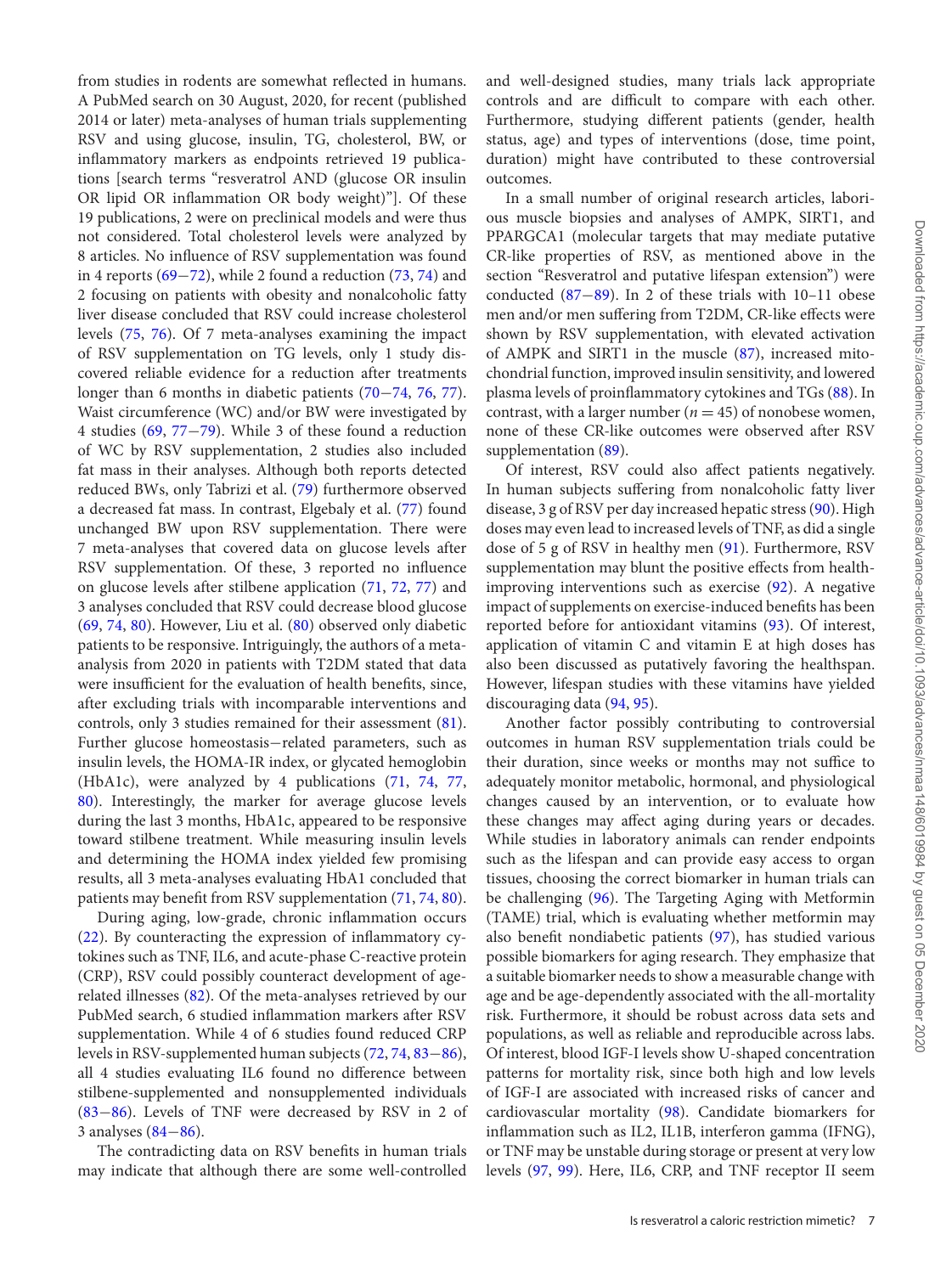more suitable for measuring inflammation. Fasting insulin and IGF-I levels respond to changes in nutrient signaling, and HbA1c appears to be useful for monitoring metabolic aging (97). A recent 6-month supplementation trial in overweight adults found that although insulin sensitivity was not improved, HbA1c levels were decreased by 150 mg of RSV per day (67). Interestingly, nonenzymatically glycated tissue proteins [advanced glycation end products (AGEs)] also reflect increased glucose levels over time. AGEs can induce inflammation and increase oxidative stress. RSV supplementation may lower AGE toxicity (100). Since RSV may, similar to CR, affect numerous pathways implicated in aging, analyzing the serum metabolome as an —omics approach in human subjects (characterizing all metabolites affected by RSV treatment) could also produce relevant and feasibly reproducible data (101).

### Conclusion

RSV supplementation studies in humans yield less promising data for aging-related benefits than epidemiological data on consumption of RSV-rich food (102, 103). Studies in model organisms comparing CR to RSV and studying age- and obesity-related biomarkers have found small, nonexistent, and even contrary effects of RSV on CR targets. Based on our literature review, we consider that RSV's CR-mimicking properties are rather moderate or are only applicable under certain circumstances. Therefore, we conclude that RSV supplementation cannot replace restricting dietary intake and may not be suitable for the prevention of age- or obesityrelated diseases. With diet-derived molecules, hopes were that they might have fewer side effects than pharmaceutical drugs. However, non−plant derived small molecules such as metformin may be superior to polyphenols when counteracting age-related disease (104, 105).

In lifespan studies with RSV in mice, genotype or diet may influence the experimental outcome (42, 43, 47). Responsiveness toward RSV supplementation in humans may depend on the genome and dietary matrix. Genomewide association studies searching for longevity genes and analyzing gene-diet interactions may identify different alleles of genes coding for proteins in nutrient-sensing cascades that are affected by RSV supplementation. To further evaluate whether RSV promotes healthy aging in human trials, longterm studies with high enough numbers of participants to detect the possible subgroups benefitting or not benefitting from RSV (106), using adequate biomarkers (96), and applying doses that have been regarded as safe (8) are needed. Supplementation of a single polyphenol compared to consumption of polyphenol-rich food may be less effective or even abolish positive effects because of side effects, such as toxicity issues, as well as nutrient-drug interactions (107). Moreover, the health benefits from consuming a plant-based diet appear to not solely rely on secondary plant metabolite uptake but on other factors, such as fiber consumption (108, 109). Therefore, further research on these other components found in plant-derived food and how they may positively affect aging is warranted. To date, to prolong the healthspan,

it seems that trying to increase the compliance for known lifespan-prolonging interventions, such as dietary changes and exercise, may yield more success than supplementation of single dietary factors such as RSV.

# Acknowledgements

We thank Vivien Schmuck for excellent technical assistance.

The authors' responsibilities were as follows – KP: designed the article, collected the data, and wrote the manuscript; GR: designed the article and wrote the manuscript; DC, IG, GK, SdP-T: contributed experimental data; and all authors revised the manuscript and read and approved the final manuscript.

# **References**

- 1. Burns J, Gardner PT, O'Neil J, Crawford S, Morecroft I, McPhail DB, Lister C, Matthews D, MacLean MR, Lean ME, et al. Relationship among antioxidant activity, vasodilation capacity, and phenolic content of red wines. J Agric Food Chem. 2000;48(2):220–30.
- 2. Chukwumah YC, Walker LT, Verghese M, Bokanga M, Ogutu S, Alphonse K. Comparison of extraction methods for the quantification of selected phytochemicals in peanuts (Arachis hypogaea). J Agric Food Chem. 2007;55(2):285–90.
- 3. Counet C, Callemien D, Collin S. Chocolate and cocoa: New sources of trans-resveratrol and trans-piceid. Food Chem. 2006;98(4):649–57.
- 4. Ehala S, Vaher M, Kaljurand M. Characterization of phenolic profiles of Northern European berries by capillary electrophoresis and determination of their antioxidant activity. J Agric Food Chem. 2005;53(16):6484–90.
- 5. Sato M, Suzuki Y, Okuda T, Yokotsuka K. Contents of resveratrol, piceid, and their isomers in commercially available wines made from grapes cultivated in Japan. Biosci Biotechnol Biochem. 1997;61(11):1800–5.
- 6. Zamora-Ros R, Andres-Lacueva C, Lamuela-Raventós RM, Berenguer T, Jakszyn P, Martínez C, Sánchez MJ, Navarro C, Chirlaque MD, Tormo M-J, et al. Concentrations of resveratrol and derivatives in foods and estimation of dietary intake in a Spanish population: European Prospective Investigation into Cancer and Nutrition (EPIC)-Spain cohort. Br J Nutr. 2008;100(1):188–96.
- 7. Williams LD, Burdock GA, Edwards JA, Beck M, Bausch J. Safety studies conducted on high-purity trans-resveratrol in experimental animals. Food Chem Toxicol. 2009;47(9):2170–82.
- 8. European Food Safety Authority Scientific Panel on Nutrition, Novel Foods and Food Allergens. Safety of synthetic trans-resveratrol. EFSA J. 2016;1(14):4368. doi: 10.2903/j.efsa.2016.4368.
- 9. Brown VA, Patel KR, Viskaduraki M, Crowell JA, Perloff M, Booth TD, Vasilinin G, Sen A, Schinas AM, Piccirilli G, et al. Repeat dose study of the cancer chemopreventive agent resveratrol in healthy volunteers: Safety, pharmacokinetics, and effect on the insulin-like growth factor axis. Cancer Res. 2010;70(22):9003–11.
- 10. Bode LM, Bunzel D, Huch M, Cho GS, Ruhland D, Bunzel M, Bub A, Franz CM, Kulling SE. In vivo and in vitro metabolism of transresveratrol by human gut microbiota. Am J Clin Nutr. 2013;97(2): 295–309.
- 11. Yu C, Shin YG, Chow A, Li Y, Kosmeder JW, Lee YS, Hirschelman WH, Pezzuto JM, Mehta RG, van Breemen RB. Human, rat, and mouse metabolism of resveratrol. Pharm Res. 2002;19(12):1907–14.
- 12. Pallauf K, Rimbach G, Rupp PM, Chin D, Wolf IM. Resveratrol and lifespan in model organisms. Curr Med Chem. 2016;23(41):4639–80.
- 13. Colman RJ, Anderson RM, Johnson SC, Kastman EK, Kosmatka KJ, Beasley TM, Allison DB, Cruzen C, Simmons HA, Kemnitz JW, et al. Caloric restriction delays disease onset and mortality in rhesus monkeys. Science. 2009;325(5937):201–4.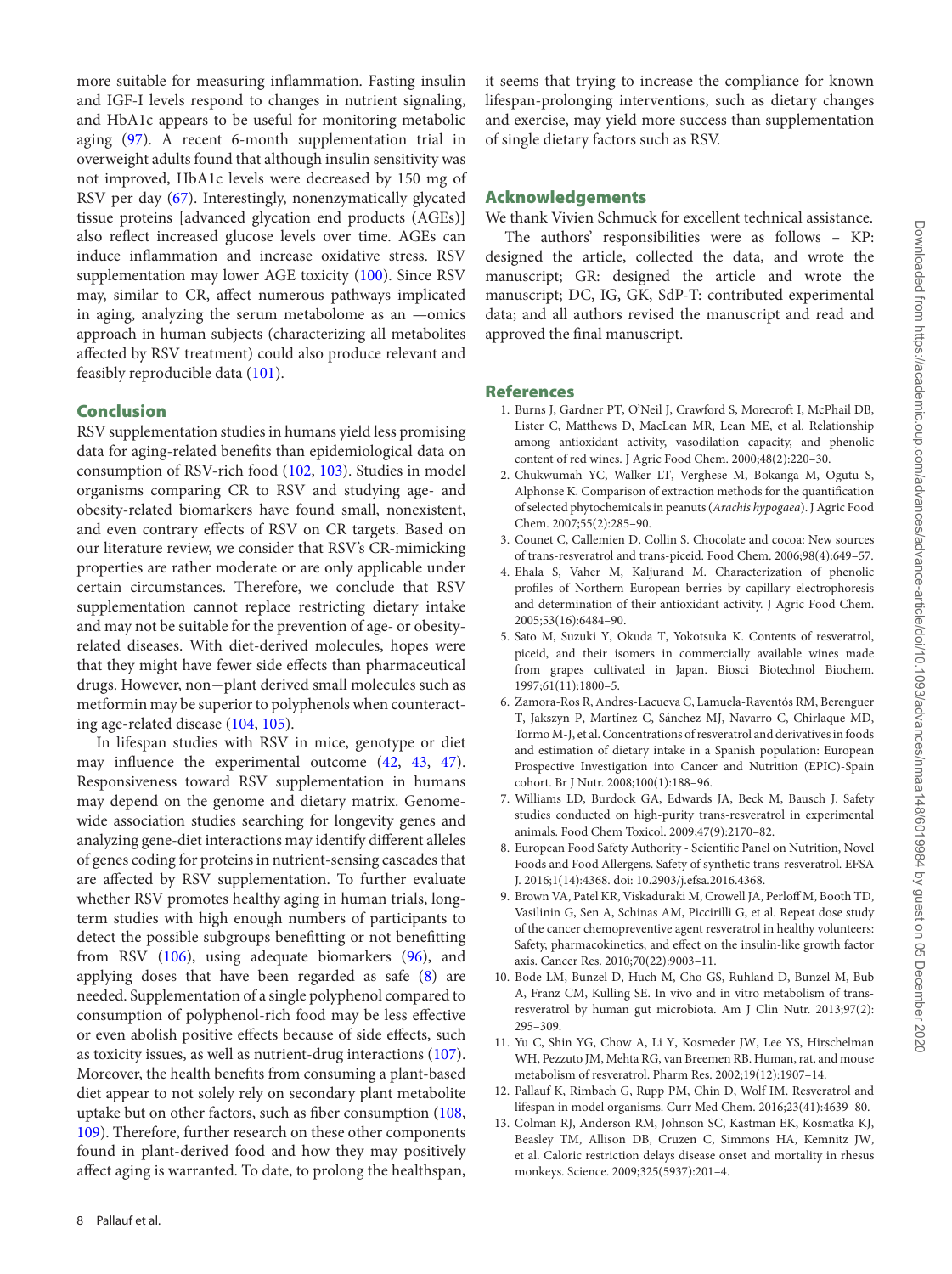- 14. Jiang JC, Jaruga E, Repnevskaya MV, Jazwinski SM. An intervention resembling caloric restriction prolongs life span and retards aging in yeast. FASEB J. 2000;14(14):2135–7.
- 15. Speakman JR, Mitchell SE. Caloric restriction. Mol Aspects Med. 2011;32(3):159–221.
- 16. Mitchell SE, Delville C, Konstantopedos P, Hurst J, Derous D, Green C, Chen L, Han JJ, Wang Y, Promislow DE, et al. The effects of graded levels of calorie restriction: II. Impact of short term calorie and protein restriction on circulating hormone levels, glucose homeostasis and oxidative stress in male C57BL/6 mice. Oncotarget. 2015;6(27): 23213–37.
- 17. Walford RL, Mock D, Verdery R, MacCallum T. Calorie restriction in biosphere 2: Alterations in physiologic, hematologic, hormonal, and biochemical parameters in humans restricted for a 2-year period. J Gerontol A Biol Sci Med Sci. 2002;57(6):B211–24.
- 18. World Health Organization. [Internet], Ageing: Healthy ageing and functional ability. Available from: https://www.who.int/ageing/ healthy-ageing/en/.
- 19. Melzer D, Pilling LC, Ferrucci L. The genetics of human ageing. Nat Rev Genet. 2020;21(2):88–101.
- 20. Partridge L, Deelen J, Slagboom PE. Facing up to the global challenges of ageing. Nature. 2018;561(7721):45–56.
- 21. Barnett K, Mercer SW, Norbury M, Watt G, Wyke S, Guthrie B. Epidemiology of multimorbidity and implications for health care, research, and medical education: A cross-sectional study. Lancet North Am Ed. 2012;380(9836):37–43.
- 22. Franceschi C, Campisi J. Chronic inflammation (inflammaging) and its potential contribution to age-associated diseases. J Gerontol A Biol Sci Med Sci. 2014;69(Suppl 1):S4–S9.
- 23. Fried LP, Tangen CM, Walston J, Newman AB, Hirsch C, Gottdiener J, Seeman T, Tracy R, Kop WJ, Burke G, et al. Frailty in older adults: Evidence for a phenotype. J Gerontol A Biol Sci Med Sci 2001;56(3):M146–56.
- 24. Holzenberger M, Dupont J, Ducos B, Leneuve P, Geloen A, Even PC, Cervera P, Le Bouc Y. IGF-1 receptor regulates lifespan and resistance to oxidative stress in mice. Nature. 2003;421(6919):182–7.
- 25. Mizushima N, Levine B, Cuervo AM, Klionsky DJ. Autophagy fights disease through cellular self-digestion. Nature. 2008;451(7182): 1069–75.
- 26. Pyo JO, Yoo SM, Ahn HH, Nah J, Hong SH, Kam TI, Jung S, Jung YK. Overexpression of Atg5 in mice activates autophagy and extends lifespan. Nat Commun. 2013;4, doi: 10.1038/ncomms3300.
- 27. Rodgers JT, Lerin C, Haas W, Gygi SP, Spiegelman BM, Puigserver P. Nutrient control of glucose homeostasis through a complex of PGC-1alpha and SIRT1. Nature. 2005;434(7029):113–8.
- 28. Bordone L, Cohen D, Robinson A, Motta MC, Van Veen E, Czopik A, Steele AD, Crowe H, Marmor S, Luo J, et al. SIRT1 transgenic mice show phenotypes resembling calorie restriction. Aging Cell. 2007;6(6):759–67.
- 29. Haigis MC, Sinclair DA. Mammalian sirtuins: Biological insights and disease relevance. Annu Rev Pathol Mech Dis. 2010;5:253–95.
- 30. Howitz KT, Bitterman KJ, Cohen HY, Lamming DW, Lavu S, Wood JG, Zipkin RE, Chung P, Kisielewski A, Zhang LL, et al. Small molecule activators of sirtuins extend Saccharomyces cerevisiae lifespan. Nature. 2003;425(6954):191–6.
- 31. Satoh A, Brace CS, Rensing N, Cliften P, Wozniak DF, Herzog ED, Yamada KA, Imai S. Sirt1 extends life span and delays aging in mice through the regulation of Nk2 homeobox 1 in the DMH and LH. Cell Metab. 2013;18(3):416–30.
- 32. Wood JG, Rogina B, Lavu S, Howitz K, Helfand SL, Tatar M, Sinclair D. Sirtuin activators mimic caloric restriction and delay ageing in metazoans. Nature. 2004;430(7000):686–9.
- 33. Cuervo AM, Bergamini E, Brunk UT, Droge W, Ffrench M, Terman A. Autophagy and aging: The importance of maintaining "clean" cells. Autophagy. 2005;1(3):131–40.
- 34. Kume S, Uzu T, Horiike K, Chin-Kanasaki M, Isshiki K, Araki S, Sugimoto T, Haneda M, Kashiwagi A, Koya D. Calorie restriction enhances cell adaptation to hypoxia through Sirt1-dependent

mitochondrial autophagy in mouse aged kidney. J Clin Invest. 2010;120(4):1043–55.

- 35. Morselli E, Maiuri MC, Markaki M, Megalou E, Pasparaki A, Palikaras K, Criollo A, Galluzzi L, Malik SA, Vitale I, et al. Caloric restriction and resveratrol promote longevity through the Sirtuin-1-dependent induction of autophagy. Cell Death Dis. 2010;1(1):e10–e.
- 36. Bonkowski MS, Rocha JS, Masternak MM, Al Regaiey KA, Bartke A. Targeted disruption of growth hormone receptor interferes with the beneficial actions of calorie restriction. Proc Natl Acad Sci. 2006;103(20):7901–5.
- 37. Derous D, Mitchell SE, Green CL, Wang Y, Han JD, Chen L, Promislow DE, Lusseau D, Speakman JR, Douglas A. The effects of graded levels of calorie restriction: VII. Topological rearrangement of hypothalamic aging networks. Aging. 2016;8(5):917–32.
- 38. Ford ES, Giles WH, Dietz WH. Prevalence of the metabolic syndrome among US adults: Findings from the third National Health and Nutrition Examination Survey. JAMA. 2002;287(3):356–9.
- 39. Ingram DK, Zhu M, Mamczarz J, Zou S, Lane MA, Roth GS, deCabo R. Calorie restriction mimetics: An emerging research field. Aging Cell. 2006;5(2):97–108.
- 40. Bass TM, Weinkove D, Houthoofd K, Gems D, Partridge L. Effects of resveratrol on lifespan in Drosophila melanogaster and Caenorhabditis elegans. Mech Ageing Dev. 2007;128(10):546–52.
- 41. Higashida K, Kim SH, Jung SR, Asaka M, Holloszy JO, Han DH. Effects of resveratrol and SIRT1 on PGC-1alpha activity and mitochondrial biogenesis: A reevaluation. PLOS Biol. 2013;11(7):e1001603.
- 42. Miller RA, Harrison DE, Astle CM, Baur JA, Boyd AR, de Cabo R, Fernandez E, Flurkey K, Javors MA, Nelson JF, et al. Rapamycin, but not resveratrol or simvastatin, extends life span of genetically heterogeneous mice. J Gerontol A Biol Sci Med Sci. 2011;66A(2): 191–201.
- 43. Baur JA, Pearson KJ, Price NL, Jamieson HA, Lerin C, Kalra A, Prabhu VV, Allard JS, Lopez-Lluch G, Lewis K, et al. Resveratrol improves health and survival of mice on a high-calorie diet. Nature. 2006;444(7117):337–42.
- 44. Porquet D, Casadesús G, Bayod S, Vicente A, Canudas AM, Vilaplana J, Pelegrí C, Sanfeliu C, Camins A, Pallàs M, et al. Dietary resveratrol prevents Alzheimer's markers and increases life span in SAMP8. Age (Dordr). 2013;35(5):1851–65.
- 45. Hector KL, Lagisz M, Nakagawa S. The effect of resveratrol on longevity across species: A meta-analysis. Biol Lett. 2012;8(5):790–3.
- 46. Lagouge M, Argmann C, Gerhart-Hines Z, Meziane H, Lerin C, Daussin F, Messadeq N, Milne J, Lambert P, Elliott P, et al. Resveratrol improves mitochondrial function and protects against metabolic disease by activating SIRT1 and PGC-1alpha. Cell. 2006;127(6): 1109–22.
- 47. Pearson KJ, Baur JA, Lewis KN, Peshkin L, Price NL, Labinskyy N, Swindell WR, Kamara D, Minor RK, Perez E, et al. Resveratrol delays age-related deterioration and mimics transcriptional aspects of dietary restriction without extending life span. Cell Metab. 2008;8(2):157–68.
- 48. Um J-H, Park S-J, Kang H, Yang S, Foretz M, McBurney MW, Kim MK, Viollet B, Chung JH. AMP-activated protein kinase-deficient mice are resistant to the metabolic effects of resveratrol. Diabetes. 2010;59(3):554–63.
- 49. Canto C, Jiang LQ, Deshmukh AS, Mataki C, Coste A, Lagouge M, Zierath JR, Auwerx J. Interdependence of AMPK and SIRT1 for metabolic adaptation to fasting and exercise in skeletal muscle. Cell Metab. 2010;11(3):213–9.
- 50. Svensson K, Schnyder S, Albert V, Cardel B, Quagliata L, Terracciano LM, Handschin C. Resveratrol and SRT1720 elicit differential effects in metabolic organs and modulate systemic parameters independently of skeletal muscle peroxisome proliferator-activated receptor γ coactivator 1α (PGC-1α). J Biol Chem. 2015;290(26):16059–76.
- 51. Labbé A, Garand C, Cogger VC, Paquet ER, Desbiens M, Le Couteur DG, Lebel M. Resveratrol improves insulin resistance hyperglycemia and hepatosteatosis but not hypertriglyceridemia, inflammation, and life span in a mouse model for Werner syndrome. J Gerontol A Biol Sci Med Sci. 2011;66A(3):264–78.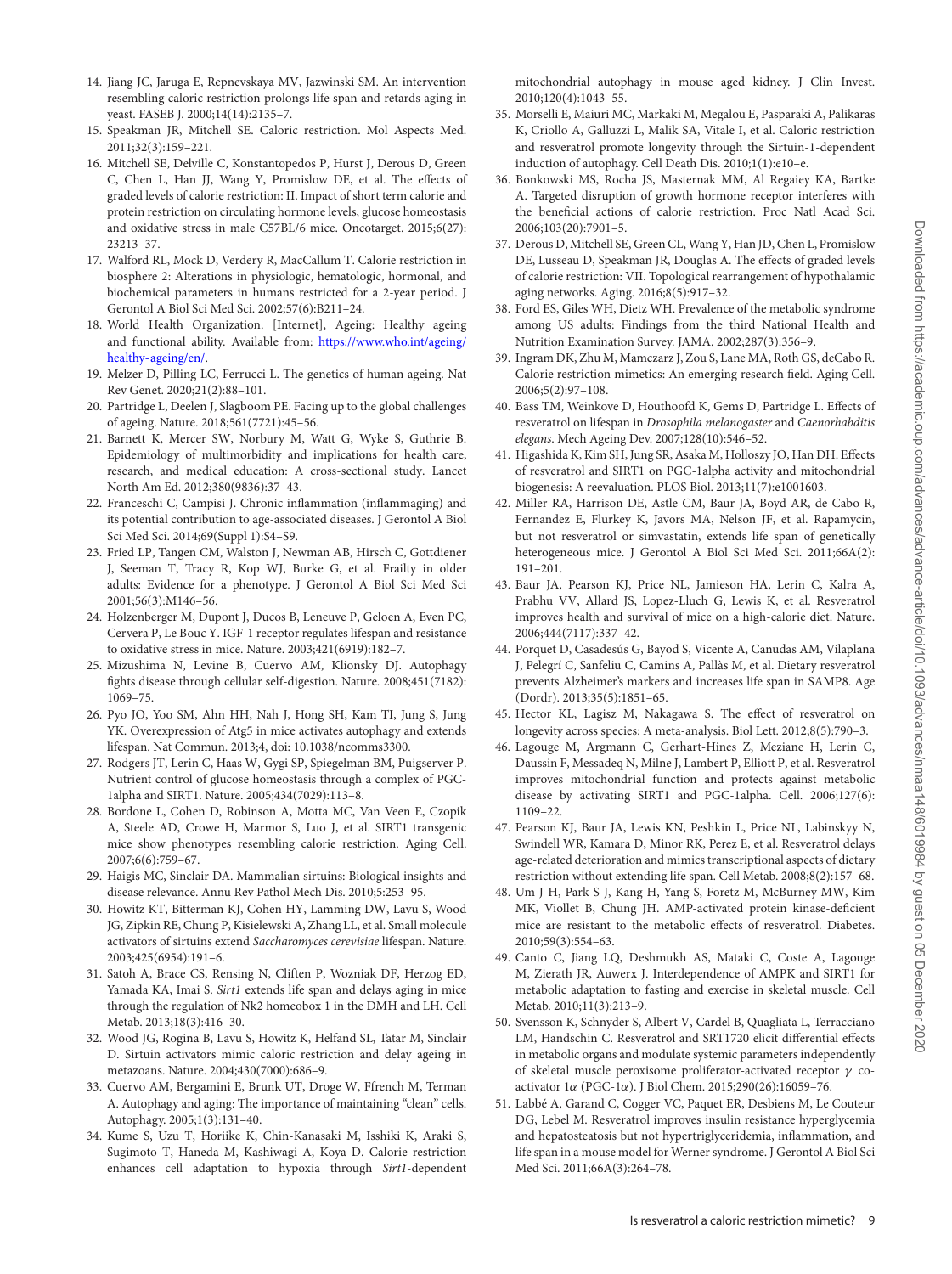- 52. Ding S, Jiang J, Zhang G, Bu Y, Zhang G, Zhao X. Resveratrol and caloric restriction prevent hepatic steatosis by regulating SIRT1 autophagy pathway and alleviating endoplasmic reticulum stress in high-fat diet-fed rats. PLOS One 2017;12(8):e0183541.
- 53. Witte AV, Fobker M, Gellner R, Knecht S, Flöel A. Caloric restriction improves memory in elderly humans. Proc Natl Acad Sci. 2009;106(4):1255–60.
- 54. Kim D, Nguyen MD, Dobbin MM, Fischer A, Sananbenesi F, Rodgers JT, Delalle I, Baur JA, Sui G, Armour SM, et al. SIRT1 deacetylase protects against neurodegeneration in models for Alzheimer's disease and amyotrophic lateral sclerosis. EMBO J. 2007;26(13): 3169–79.
- 55. Varamini B, Sikalidis AK, Bradford KL. Resveratrol increases cerebral glycogen synthase kinase phosphorylation as well as protein levels of drebrin and transthyretin in mice: An exploratory study. Int J Food Sci Nutr. 2014;65(1):89–96.
- 56. Barger JL, Kayo T, Pugh TD, Prolla TA, Weindruch R. Short-term consumption of a resveratrol-containing nutraceutical mixture mimics gene expression of long-term caloric restriction in mouse heart. Exp Gerontol. 2008;43(9):859–66.
- 57. Barger JL, Kayo T, Vann JM, Arias EB, Wang J, Hacker TA, Wang Y, Raederstorff D, Morrow JD, Leeuwenburgh C, et al. A low dose of dietary resveratrol partially mimics caloric restriction and retards aging parameters in mice. PLOS One 2008;3(6):e2264.
- 58. Günther I, Rimbach G, Mack CI, Weinert CH, Danylec N, Lüersen K, Birringer M, Bracher F, Soukup ST, Kulling SE, et al. The putative caloric restriction mimetic resveratrol has moderate impact on insulin sensitivity, body composition, and the metabolome in mice. Mol Nutr Food Res. 2020;64(6):1901116. doi: 10.1002/mnfr.201901116.
- 59. Pallauf K, Chin D, Günther I, Birringer M, Lüersen K, Schultheiß G, Vieten S, Krauß J, Bracher F, Danylec N, et al. Resveratrol, lunularin and dihydroresveratrol do not act as caloric restriction mimetics when administered intraperitoneally in mice. Sci Rep. 2019;9(1):4445. doi: 10.1038/s41598-019-41050-2.
- 60. Scheibye-Knudsen M, Mitchell SJ, Fang EF, Iyama T, Ward T, Wang J, Dunn CA, Singh N, Veith S, Hasan-Olive MM, et al. A high-fat diet and  $NAD(+)$  activate Sirt1 to rescue premature aging in Cockayne syndrome. Cell Metab. 2014;20(5):840–55.
- 61. Tauriainen E, Luostarinen M, Martonen E, Finckenberg P, Kovalainen M, Huotari A, Herzig KH, Lecklin A, Mervaala E. Distinct effects of calorie restriction and resveratrol on diet-induced obesity and fatty liver formation. J Nutr Metab. 2011;2011:525094. doi: 10.1155/2011/525094.
- 62. Xu BL, Wang R, Ma LN, Dong W, Zhao ZW, Zhang JS, Wang YL, Zhang X. Comparison of the effects of resveratrol and caloric restriction on learning and memory in juvenile C57BL/6J mice. Iran J Basic Med Sci. 2015;18(11):1118–23.
- 63. Pallauf K, Günther I, Rimbach G. AMPK, Ppargca1 and Pdk4 in the heart as well as triglyceride and fasting glucose levels in the blood of young and middle-aged C57BL/6Rj mice supplemented with resveratrol compared to mice on caloric restriction. Unpublished results. 2020.
- 64. Miller BF, Robinson MM, Bruss MD, Hellerstein M, Hamilton KL. A comprehensive assessment of mitochondrial protein synthesis and cellular proliferation with age and caloric restriction. Aging Cell. 2012;11(1):150–61.
- 65. Park SK, Kim K, Page GP, Allison DB, Weindruch R, Prolla TA. Gene expression profiling of aging in multiple mouse strains: Identification of aging biomarkers and impact of dietary antioxidants. Aging Cell. 2009;8(4):484–95.
- 66. White R, Milholland B, MacRae S, Lin M, Zheng D. Comprehensive transcriptional landscape of aging mouse liver. BMC Genomics. 2015;16:899. doi: 10.1186/s12864-015-2061-8.
- 67. de Ligt M, Bergman M, Fuentes RM, Essers H, Moonen-Kornips E, Havekes B, Schrauwen-Hinderling VB, Schrauwen P. No effect of resveratrol supplementation after 6 months on insulin sensitivity in overweight adults: a randomized trial. Am J Clin Nutr. 2020;112(4), 1029–1038. doi: 10.1093/ajcn/nqaa125.
- 68. Mayers JR, Iliff BW, Swoap SJ. Resveratrol treatment in mice does not elicit the bradycardia and hypothermia associated with calorie restriction. FASEB J. 2009;23(4):1032–40.
- 69. Asgary S, Karimi R, Momtaz S, Naseri R, Farzaei MH. Effect of resveratrol on metabolic syndrome components: A systematic review and meta-analysis. Rev Endocr Metab Disord. 2019;20(2): 173–86.
- 70. Haghighatdoost F, Hariri M. Effect of resveratrol on lipid profile: An updated systematic review and meta-analysis on randomized clinical trials. Pharmacol Res. 2018;129:141–50.
- 71. Hausenblas HA, Schoulda JA, Smoliga JM. Resveratrol treatment as an adjunct to pharmacological management in type 2 diabetes mellitus−systematic review and meta-analysis. Mol Nutr Food Res. 2015;59(1):147–59.
- 72. Sahebkar A, Serban C, Ursoniu S, Wong ND, Muntner P, Graham IM, Mikhailidis DP, Rizzo M, Rysz J, Sperling LS, et al. Lack of efficacy of resveratrol on C-reactive protein and selected cardiovascular risk factors−Results from a systematic review and meta-analysis of randomized controlled trials. Int J Cardiol. 2015;189:47–55.
- 73. Akbari M, Tamtaji OR, Lankarani KB, Tabrizi R, Dadgostar E, Haghighat N, Kolahdooz F, Ghaderi A, Mansournia MA, Asemi Z. The effects of resveratrol on lipid profiles and liver enzymes in patients with metabolic syndrome and related disorders: A systematic review and meta-analysis of randomized controlled trials. Lipids Health Dis 2020;19(1):25. doi: 10.1186/s12944-020-1198-x.
- 74. Guo XF, Li JM, Tang J, Li D. Effects of resveratrol supplementation on risk factors of non-communicable diseases: A meta-analysis of randomized controlled trials. Crit Rev Food Sci Nutr. 2018;58(17):3016–29.
- 75. Zhang C, Yuan W, Fang J, Wang W, He P, Lei J, Wang C. Efficacy of resveratrol supplementation against non-alcoholic fatty liver disease: A meta-analysis of placebo-controlled clinical trials. PLOS One 2016;11(8):e0161792.
- 76. Zhao H, Song A, Zhang Y, Shu L, Song G, Ma H. Effect of resveratrol on blood lipid levels in patients with type 2 diabetes: A systematic review and meta-analysis. Obesity. 2019;27(1):94–102.
- 77. Elgebaly A, Radwan IA, AboElnas MM, Ibrahim HH, Eltoomy MF, Atta AA, Mesalam HA, Sayed AA, Othman AA. Resveratrol supplementation in patients with non-alcoholic fatty liver disease: Systematic review and meta-analysis. J Gastrointestin Liver Dis. 2017;26(1):59–67.
- 78. Mousavi SM, Milajerdi A, Sheikhi A, Kord-Varkaneh H, Feinle-Bisset C, Larijani B, Esmaillzadeh A. Resveratrol supplementation significantly influences obesity measures: A systematic review and dose-response meta-analysis of randomized controlled trials. Obes Rev. 2019;20(3):487–98.
- 79. Tabrizi R, Tamtaji OR, Lankarani KB, Akbari M, Dadgostar E, Dabbaghmanesh MH, Kolahdooz F, Shamshirian A, Momen-Heravi M, Asemi Z. The effects of resveratrol intake on weight loss: A systematic review and meta-analysis of randomized controlled trials. Crit Rev Food Sci Nutr. 2020;60(3):375–90.
- 80. Liu K, Zhou R, Wang B, Mi M-T. Effect of resveratrol on glucose control and insulin sensitivity: A meta-analysis of 11 randomized controlled trials. Am J Clin Nutr. 2014;99(6):1510–9.
- 81. Jeyaraman MM, Al-Yousif NSH, Singh Mann A, Dolinsky VW, Rabbani R, Zarychanski R, Abou-Setta AM. Resveratrol for adults with type 2 diabetes mellitus. Cochrane Database Syst Rev. 2020;1:CD011919. doi: 10.1002/14651858.CD011919.pub2.
- 82. Lainampetch J, Panprathip P, Phosat C, Chumpathat N, Prangthip P, Soonthornworasiri N, Puduang S, Wechjakwen N, Kwanbunjan K. Association of tumor necrosis factor alpha, interleukin 6, and C-reactive protein with the risk of developing type 2 diabetes: A retrospective cohort study of rural Thais. J Diabetes Res. 2019;2019:1. doi: 10.1155/2019/9051929.
- 83. Custodero C, Mankowski RT, Lee SA, Chen Z, Wu S, Manini TM, Hincapie Echeverri J, Sabbà C, Beavers DP, Cauley JA, et al. Evidencebased nutritional and pharmacological interventions targeting chronic low-grade inflammation in middle-age and older adults: